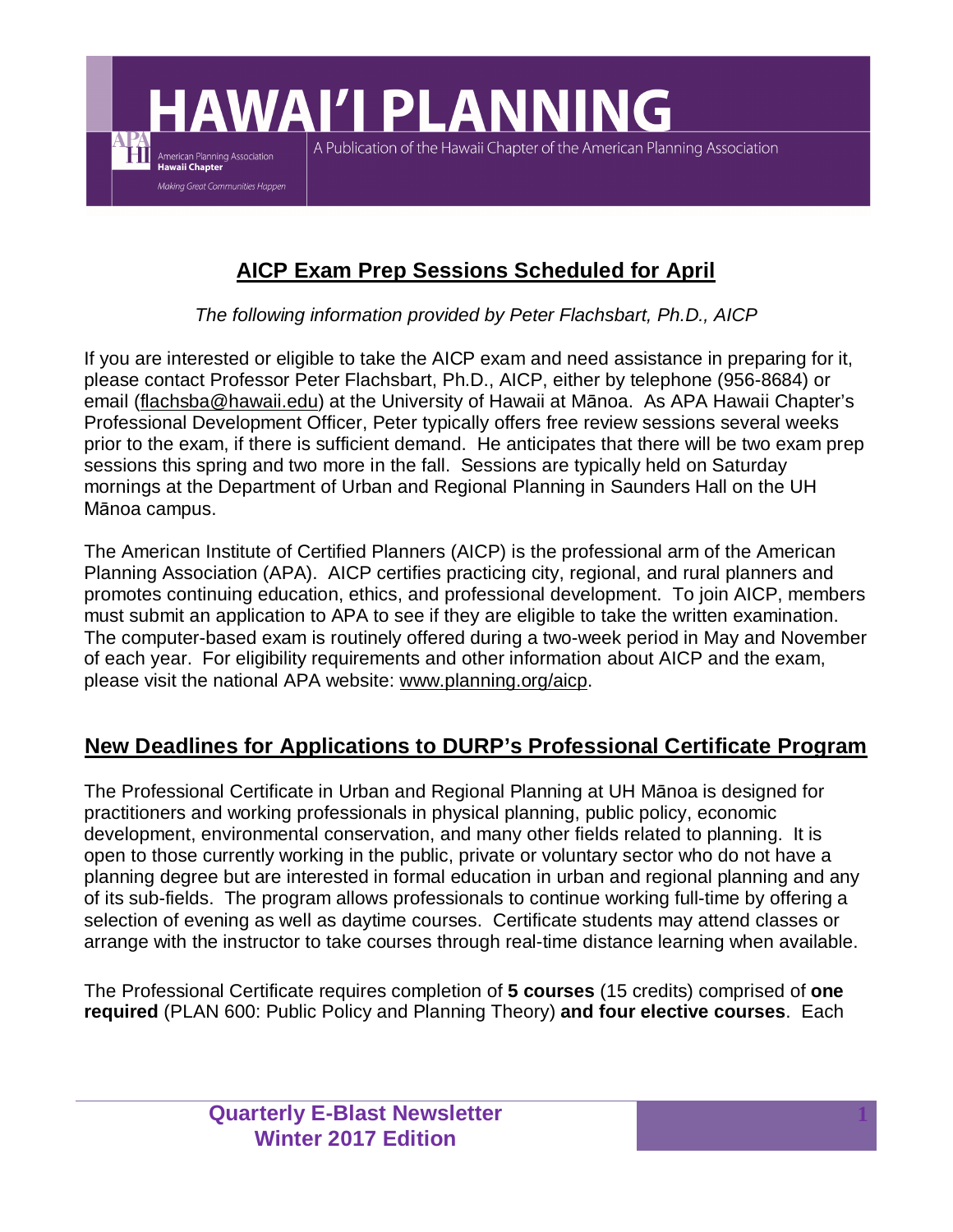

course carries three credits. A public capstone presentation of a course project or paper is also required.

Applications should be submitted by **December 1st for Spring** semester admission and by **May 1st for Fall** semester admission. Contact DURP at 808-956-7381 or idurp@hawaii.edu if applying for late admission. The Department's Admissions Committee will review the application when it is complete. Applicants must have:

- 1. An undergraduate degree with a minimum GPA of 3.0 in any field; and
- 2. Minimum two years of experience in planning, policy, or a related field such as environmental sustainability, transportation and urban infrastructure, historic preservation, conflict mediation, and economic and community development, among others.

For details on the application process, a list of courses, and further information please visit: http://manoa.hawaii.edu/durp/academics/certificate-programs/professional-certificate/

Registration and tuition is handled through Outreach College. Tuition is \$1,911 (Hawaii resident) and \$4,596 (out-of-state and international) for each three-credit course offered at the graduate level for the 2017-2018 academic year.

# **Everything You Need to Know About the AICP Certification Exam Update**

Beginning in May 2017, testers will be taking an updated AICP Certification Exam. This is the first comprehensive update of the AICP Certification Exam since 2007 and each of the over 800 questions in the question pool have been reviewed.

The update emphasizes the comprehensive nature of what planners do and includes new questions that focus on current knowledge needed for planning practice today, including innovative practices, trends, and emerging issues. It also emphasizes that the AICP Code of Ethics and Professional Conduct is foundational to practicing as an AICP-certified planner.

### **Who updated the exam?**

APA/AICP conducted a "job analysis survey" to evaluate the tasks and knowledge related to work performed by planners and gather data about emerging planning trends. The results informed the creation of a new exam content outline. Exam questions, based on the new outline, were written by AICP members who are practitioners or educators working in the public and private sectors.

> **Quarterly E-Blast Newsletter Winter 2017 Edition**